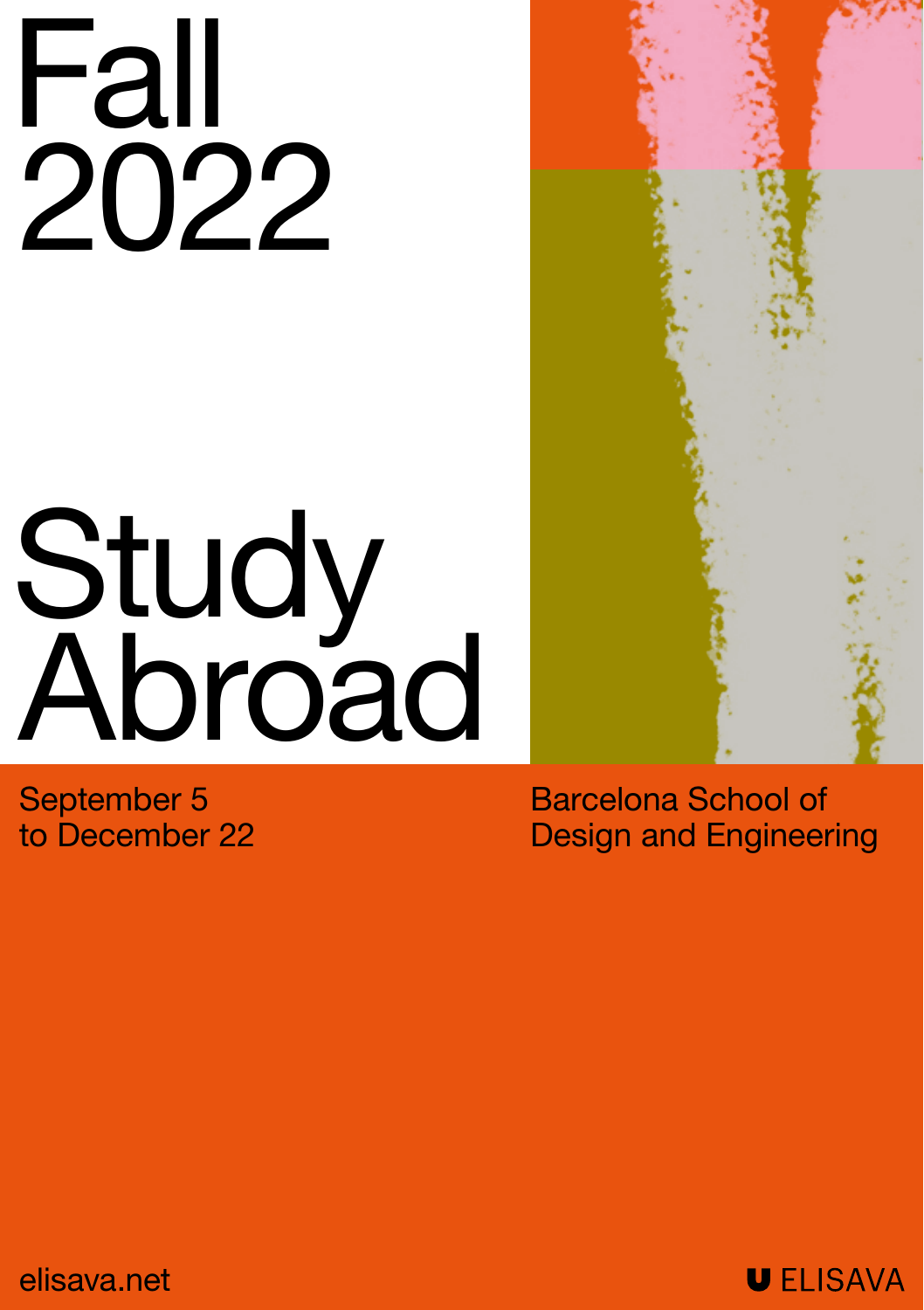### 15 weeks programme in Elisava, based in the heart of Barcelona, capital city of design.

Design is an increasingly complex profession where the limits between traditional speciality areas have become blurred. Nowadays designers must be capable of covering every field in this extensive market and mastering the diversity of services they can offer. Elisava's Study Abroad programme offers a comprehensive look at the design and the emerging new opportunities, and it does it so in a multicultural environment in which different disciplines and knowledge areas merge. Thus, students can complement their training according to their interests to be able to materialise projects in any area.

#### + Basic details

Duration: 15 weeks Language: English

#### + Academic Year 2022–23

3 subjects – 18 ECTS: €3.450 4 subjects – 24 ECTS: €4.600 5 subjects – 30 ECTS: €5.750 Spanish Lessons – 6 ECTS: €575

#### + Students Guidance

T (+34) 933 174 715 studyabroad@elisava.net

#### + Elective Programmes

TRACK A Students without design background

- + 3 mandatory subjects (45 hours and 6 ECTS each)
- + Choice of electives (45 hours and 6 ECTS each)
- + Optional Spanish language lessons (45 hours and 6 ECTS)

TRACK B Students with design background (portfolio required)

- + Choice of electives 3 minimum (45 hours and 6 ECTS each)
- + Optional Spanish language lessons (45 hours and 6 ECTS)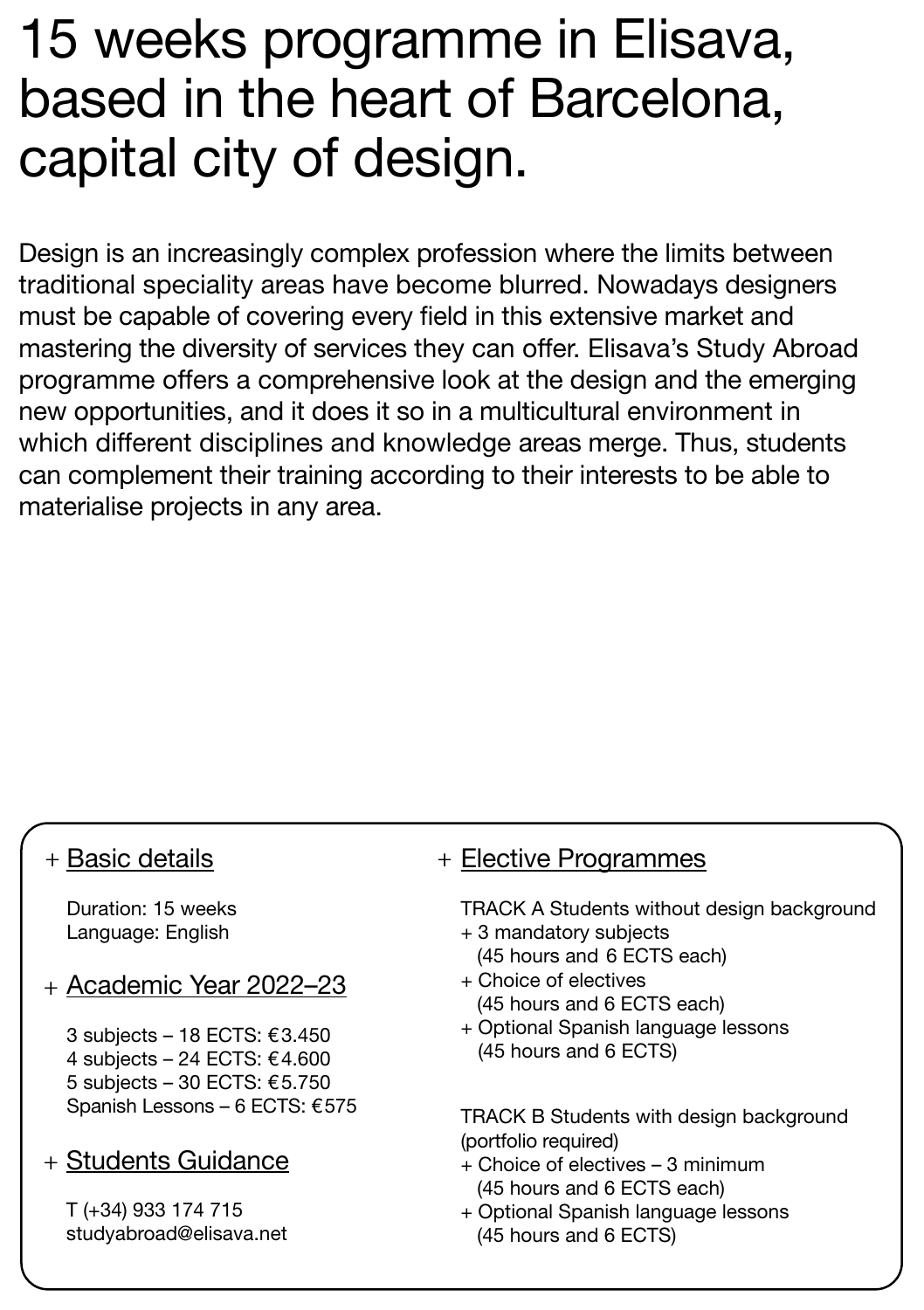



1. TORII, Juan Correa y Renato Cevallos 2. CAN LIS, Vince Bugni

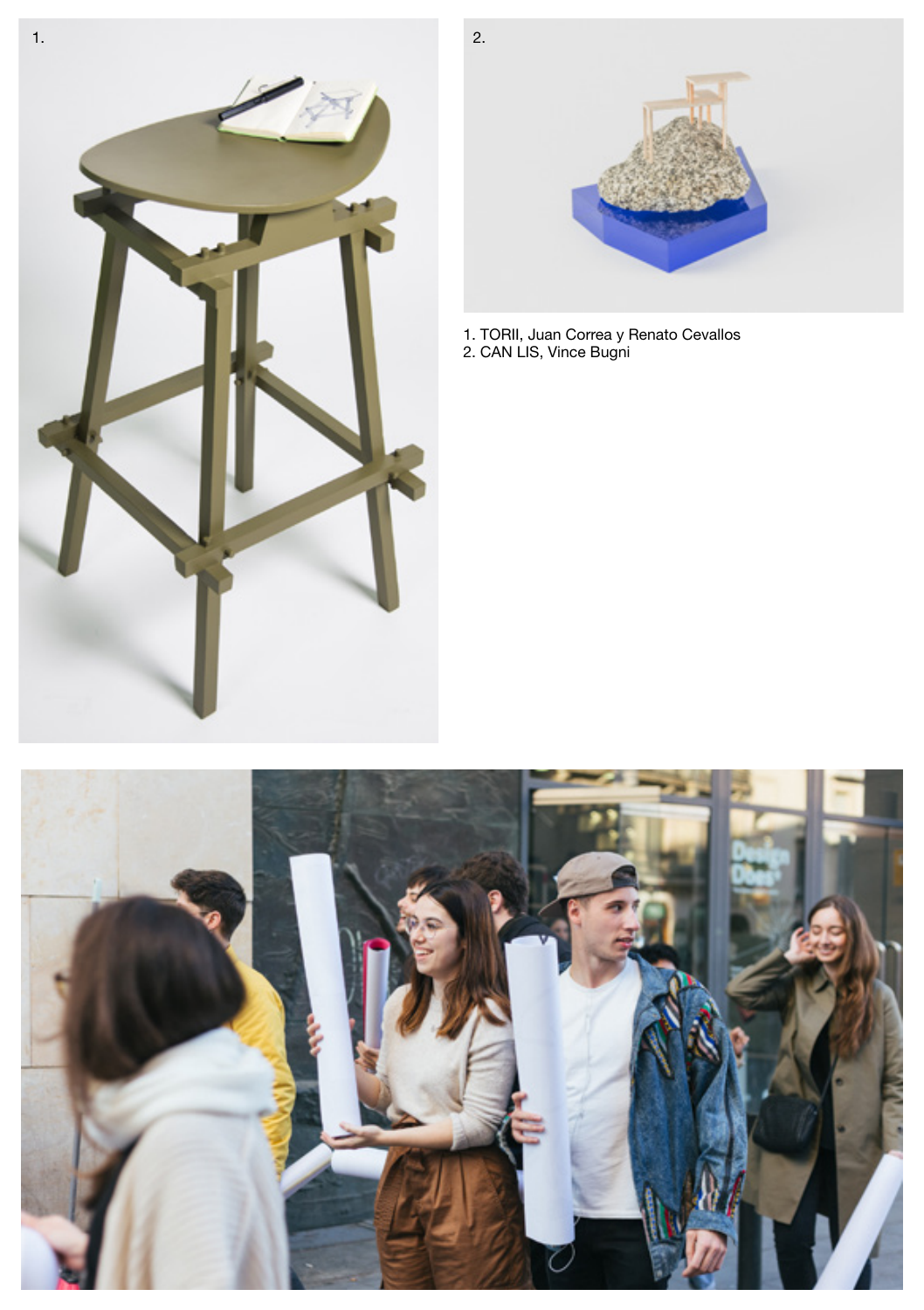## Academic offer

#### Design contexts. Culture, history, art and architecture

(Mandatory Track A)

#### Digital representation principles

(Mandatory Track A)

#### Advanced principles in design

(Mandatory Track A)

This course connects different branches of human knowledge like architecture, design, sociology, history and intending to develop a cognitive map of the world. The course analyses the basic theories and practices of art, architecture and design from the industrial revolution to the present day and discusses their social and cultural impact. Taking Barcelona as a case study, the course will provide the student with analytical and discursive tools in order to develop a global understanding of the design and its relationship with the social context from a critical and innovative point of view. The course takes advantage of the extensive resources of Barcelona, complementing the classes with visits to the city's museums such as MNAC (National Museum of Art of Catalonia), MACBA (Museum of Contemporary Art of Barcelona), Joan Miró Foundation and the Picasso Museum, emblematic buildings by Gaudi, Mies van der Rohe and other world-class architects, among others.

The capacity of communicating through images and expressing the relevant aspects of a project, from the idea to the final proposal, is a fundamental aspect of design. This course is aimed at providing students with representation concepts and techniques that are broadly applied in design fields. Based on exercises, talks and workshop sessions, the course embraces the ability of students to define and show their ideas by learning about the options and features that Adobe Suite offers as a powerful suite specifically conceived for design professionals. Mandatory for participants without experience in digital representation and visual narrative, the course is also recommended for those design students who want to deepen their knowledge of digital tools. The course also approaches the basic concepts of video editing and production, as well as fundamentals of presentation techniques.

Through demonstrations, workshops and studio sessions, this course will improve students' creativity and knowledge regarding innovative ways of creating and doing, both traditional and contemporary. As creative minds and human beings in a constant learning process, we must understand the importance of context and the interactions between the artist/designer and the surrounding world. This course will guide students through research and project exercises, culminating in the creation of an ephemeral installation within the public space of Barcelona. Visiting and re-visiting the city will help students reach an immersive understanding driven by analysis, data visualization, sketches and presentations.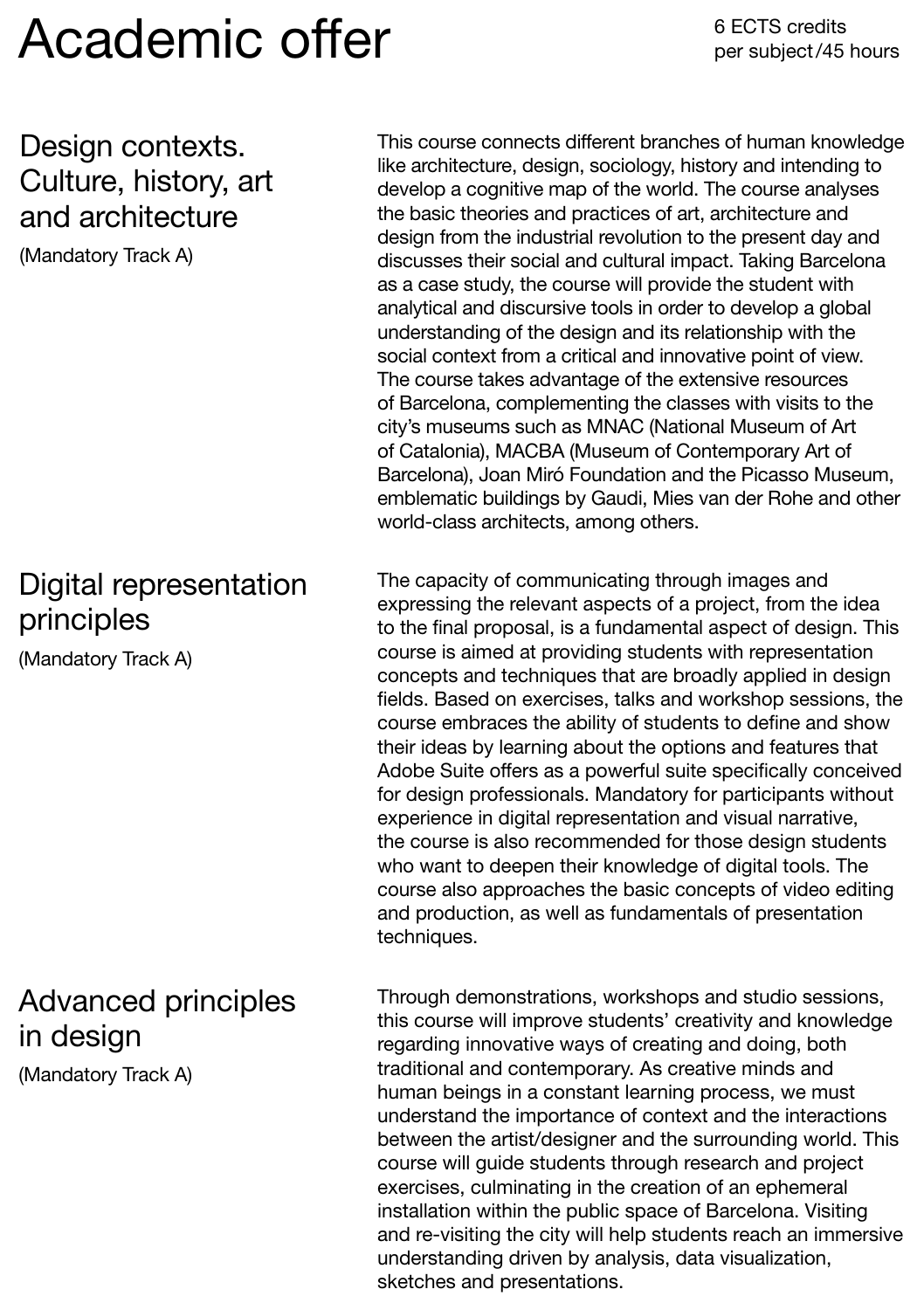

#### Interior spaces

#### and design culture. The course structure is designed to provide a general framework for the development of a range of projects, from small scale briefs to a larger scale proposal for a residential interior. The program provides the student with knowledge and skills in all areas of space planning, theory and concept, model-making and freehand drawing as well as communication. With active participation of the students, several practical exercises integrated within the course promote a conceptual and experimental approach to design through a hands-on learning method. It usually begins with a presentation to provide the theoretical foundation that aims to deepen the comprehension of a specific subject.

The Interior spaces course introduces design students to the complexities of the development of the interior spaces, as well as putting them in touch with the local architecture

### Typography and graphic design

Graphic Design is the discipline that uses visual concepts to communicate ideas. This course aims to practice the Graphic design tools, Colour, Image, Composition and Typography and the relation between them. Typography is one of the most important tools for graphic designers. Students will experiment from movable type fonts to digital typography movement. In this course students will learn how to design projects that will range from artistic and experimental calligraphy, typography, poster composition, branding, or editorial design to digital interaction. The students will also learn basic communication skills, considering that contemporary narratives require the capacity of dealing with static and dynamic images.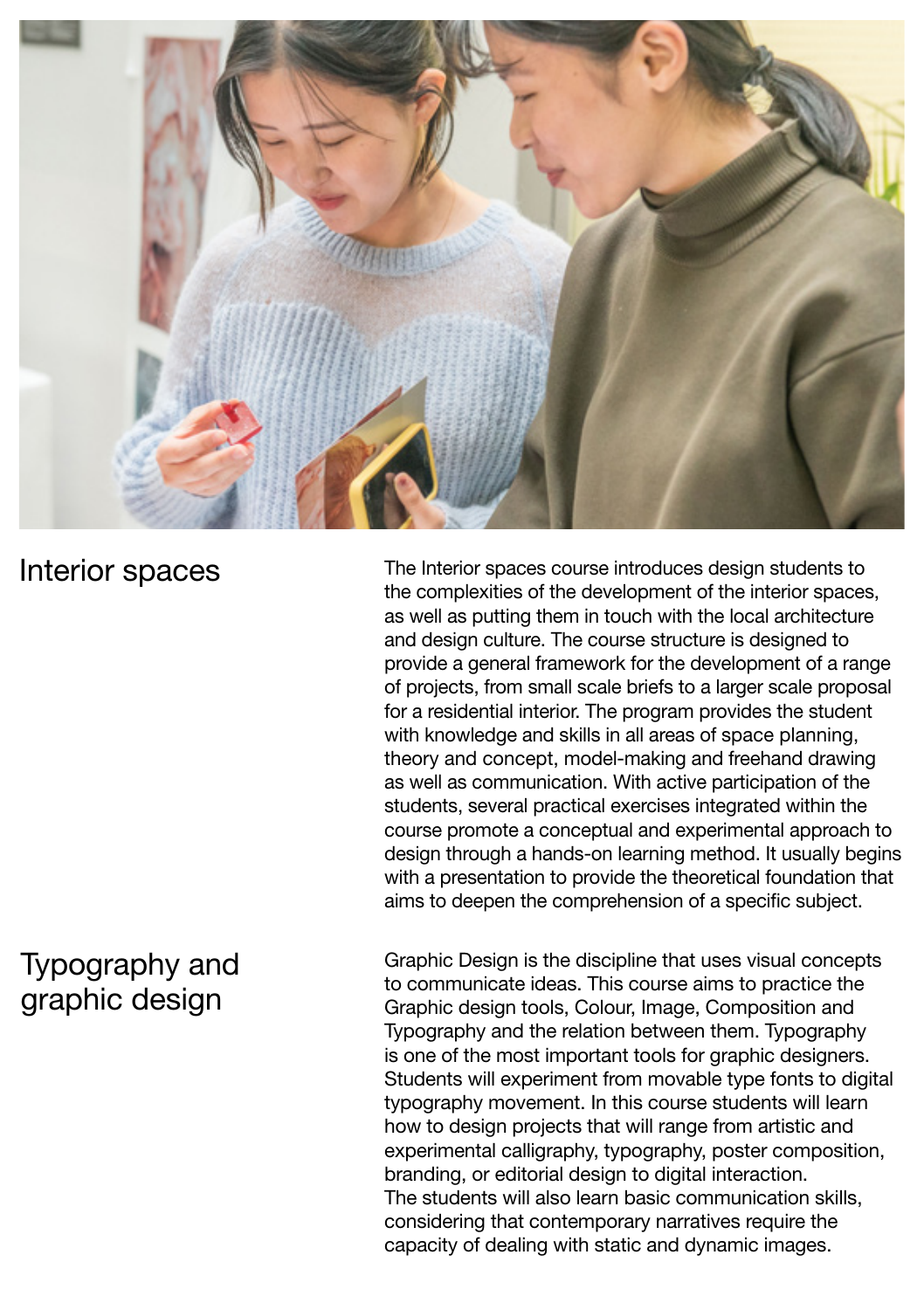



1. WORKSHOP ARTIS MANUS, Jimeno Maider 2. FRAME EXHIBITION, various students

#### Furniture and product design

This course focuses on product and furniture design, covering the entire process from conceptualization, formalization, development and pre-production of a designed object from the human, domestic or work environment. The course will analyse the social, ergonomic and aesthetic environment of the user, the method for producing the final work and its impact on the environment as a whole. As part of the development and design of products, the class will visit factories, showrooms and design boutiques and will use the school's workshops for producing a model of a piece of furniture.

#### Retail design and visual merchandising

Retail is naturally the showplace for new ideas, new concepts and new products. As such, the store environment serves as the selling stage for the latest merchandise offerings of the day, and a tool of communication used to create a dialogue with the targeted customer. Through effective visual merchandising, the retailer communicates both the attributes of the brand and the attributes of the products offered. The main goal of this course is to introduce students to the importance of retail design and visual merchandising as an integral component of a successful retail strategy. The principles, philosophies and technologies of both, retail design and visual merchandising will be studied through exploration of the marketplace, visits, and hands-on classroom experimentation.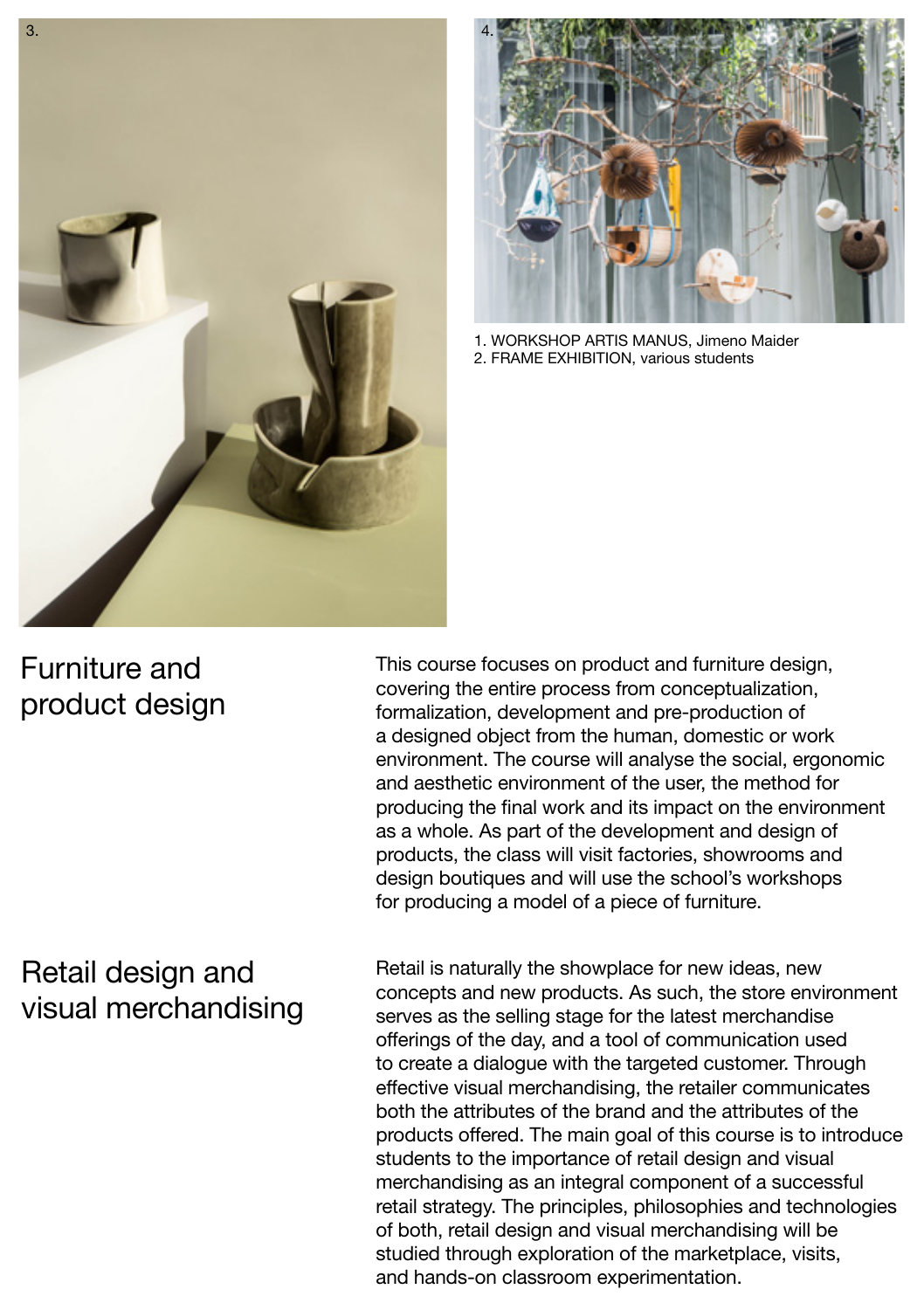#### Motion graphics and visual communication

Design for packaging

Food design

In the last years moving images have become the new graphics in the digital world. The net is full of Graphics animating fonts, illustrations and pictures that move creating the sensation of dynamism. The main goal of this subject is to introduce students to the motion graphics field and also learn visual communication as the tool to facilitate the communication of the ideas. The content will focus on Storytelling, Digital Illustration, Digital filmmaking and the Digital tools that help to build it all.

This course introduces the necessary tools for conceptualizing and developing comprehensive packaging projects. Packaging is one of the most relevant branches of contemporary design not only for practical reasons, since almost all products going to the market require a package that protects them and preserves their quality, but also from a conceptual point of view, since it is the complex crossroads of highly demanding technical requirements and exciting opportunities for communicating the values of the products and their brands to the public. In this course, students will learn to communicate the attributes of a product and the placement of a brand. The goal is to understand the factors affecting production and selection of a package for a specific product, its possibilities and materials.

This course focuses on food from its origins to the present, in order to understand the complex system behind the fact of "feeding" people. The course will approach this subject from gastronomy, anthropology, history, etymology and food systems amongst other disciplines, thus the course has the aim of giving the students diverse approaches and tools to make them capable not just to understand this interdisciplinary subject but to create design objects or services in relation with food and gastronomy with sense and content. The course will introduce students to the interaction of design, as a creative process, with food and health, as a fundamental part of the human being.